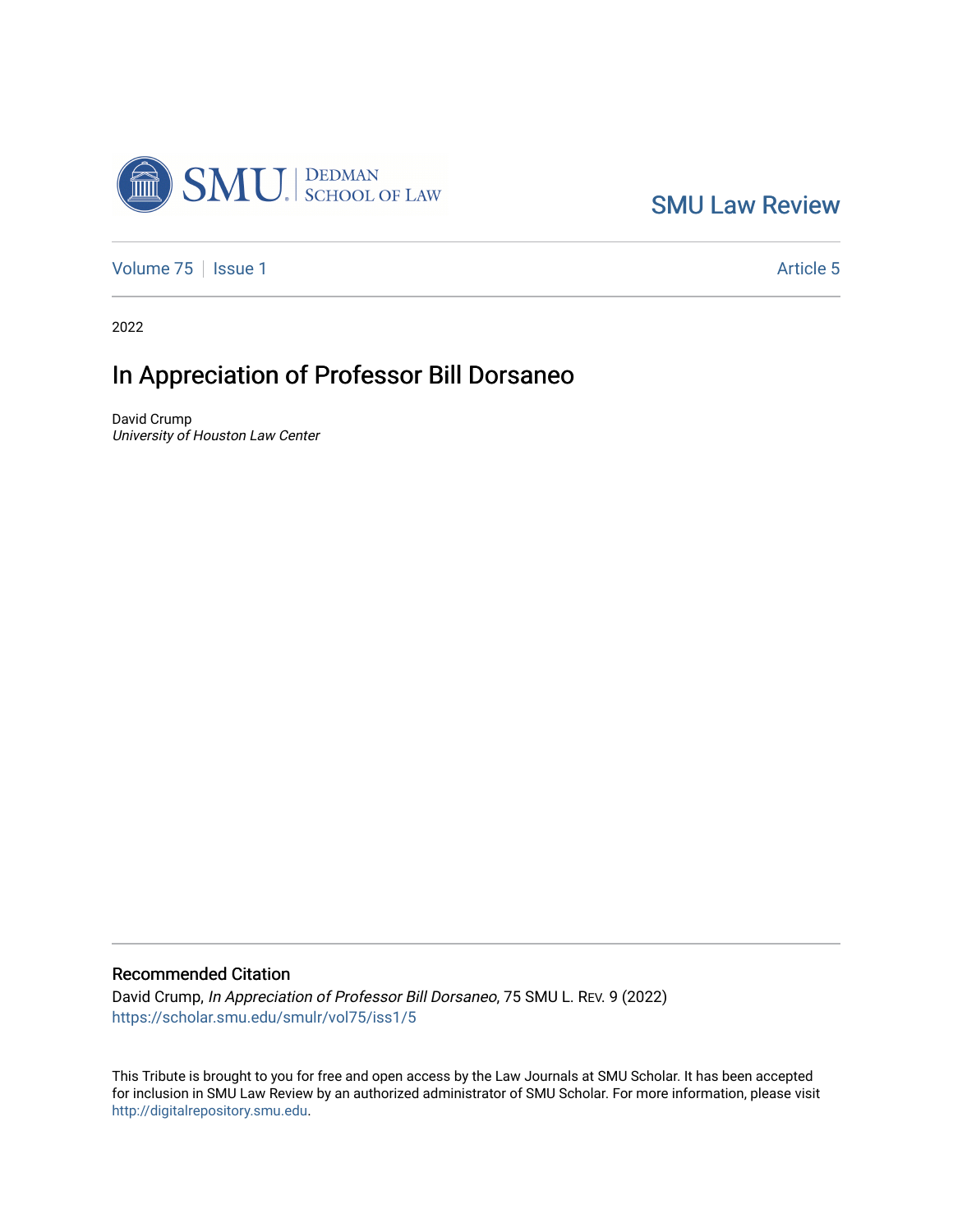## IN APPRECIATION OF PROFESSOR BILL DORSANEO

*Professor David Crump*\*

 $\prod_{P_1}$ F you litigate in Texas, about 90% of your work will be in the Texas state courts. And if you litigate in the Texas state courts, your best friend will be my own longtime friend, Bill Dorsaneo.

Professor William V. Dorsaneo III came from an elite college in the frozen North, but as soon as he crossed the Red River, he became a Texan. A little-known fact is that he and I started out in the same law firm. And we tried a jury trial as co-counsel, with Bill in the lead. We always laugh about that case when we get together. The opposing lawyer brought out an event harmful to himself, distasteful, and to us, amusing (trial lawyers are like that). Later, we both became professors. I ended up at the University of Houston Law Center and he at the SMU Dedman School of Law.

During his time in the firm, which was named Geary, Brice, Barron & Stahl when we started, Bill took on a massive pro bono case for the local antipoverty agency involving ethnic discrimination allegations. I don't know whether the case was itself massive, but Bill's dedication to it was. I've since read an opinion piece by Sandra Day O'Connor suggesting that pro bono work will relax you. Bill and I have both done prodigious pro bono work since, but we both know that it's not relaxing. Instead, it's hard work, and it's harder even than usual hard work, because of the sometimes ambiguity of pro bono: there are two sides, and the other side usually has its valid points to make—and is usually outraged. Pro bono is worthwile because it is valuable in itself, not from any hope of relaxation.

Bill and I have written three law school teaching books together. One is *Cases and Materials on Civil Procedure*, which is a federally oriented, first year casebook. And we have two Texas procedure casebooks: *Texas Pretrial Procedure* and *Texas Trial and Appellate Procedure*. (Since then, we've added Beth Thornburg and Elaine Carlson as coauthors.) I'm proud to be associated with these fine works and appreciative of Professor Dorsaneo's leadership on the Texas books throughout many years.

Bill showed himself to be a true Texan in the first-year work. At one point, I wrote about the origins of the modern system of pleading, and I led with the Field Codes of New York, as many others have done. Bill rewrote that passage to reveal that the first near-modern pleading system

<sup>\*</sup> John B. Neibel Professor of Law, University of Houston Law Center.